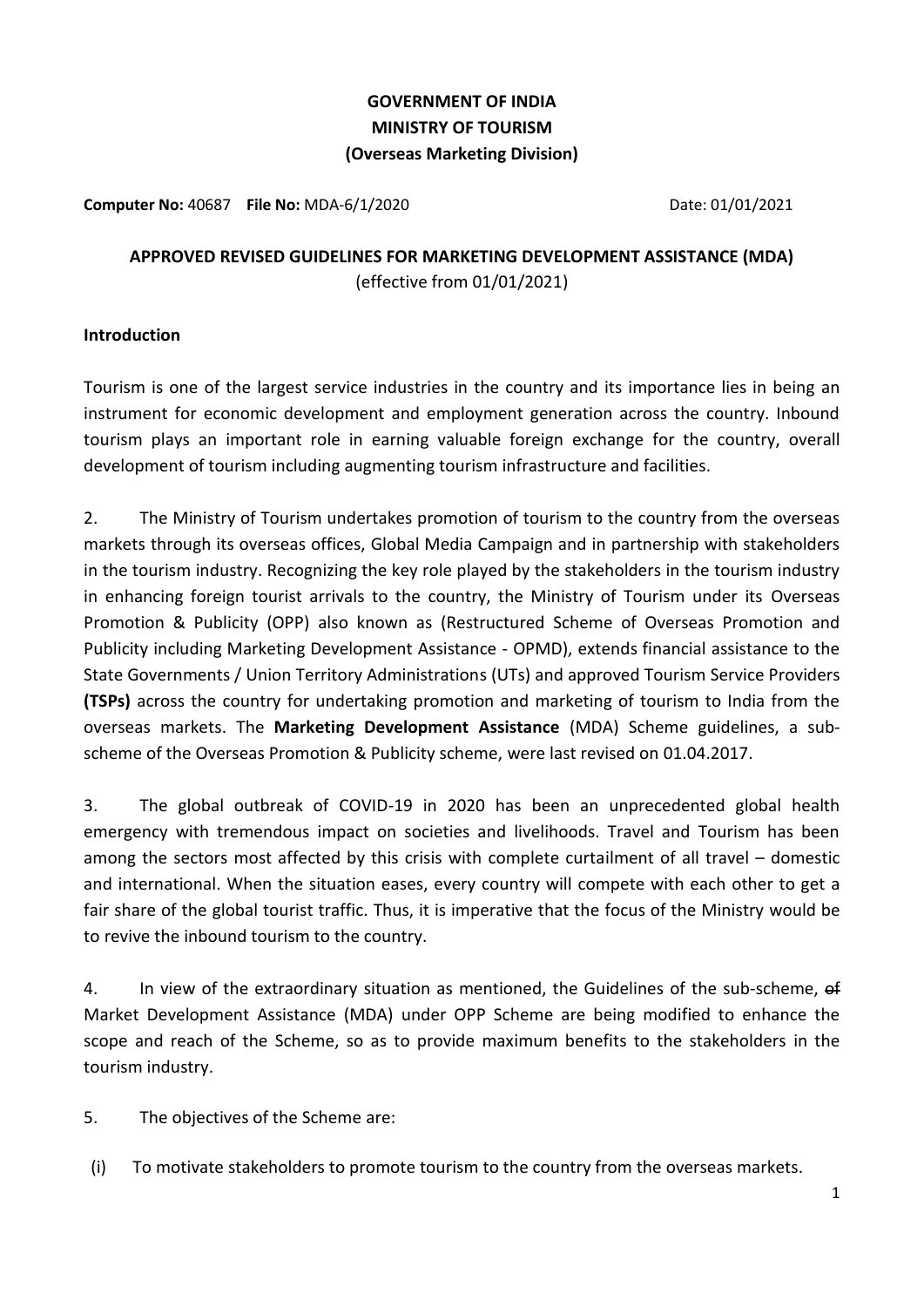- (ii) To enhance the visibility of brand Incredible India in the overseas markets.
- (iii) To augment foreign tourist arrivals to the country.

# 6. **SCOPE OF THE SCHEME**

6.1 Under the MDA Scheme, financial support will be provided to tourism service providers approved by the Ministry of Tourism, Govt. of India **or** the respective State Government / Union Territory (UT) Administration for undertaking promotion and marketing of India in the overseas markets. Financial support will also be extended under the Scheme to Tourism Departments of State Governments / UT Administrations.

6.2 The Tourism Service Providers would include the following who are approved / classified by the Ministry of Tourism, Govt. of India **or** concerned State Governments / UT Administrations:

- Approved Travel agents
- Approved Inbound Tour Operators
- Approved Tourist Transport Operators
- Approved / classified Hotels
- Approved / classified Bed & Breakfast units
- Approved / classified Homestays
- Approved / classified Motels, Guest Houses & Tented Accommodation units
- Approved Standalone Restaurants
- Approved Convention Centres
- Approved Online aggregators.

6.3 Financial support will be extended to the **TSPs** for undertaking the following marketing & promotional activities in the overseas markets:

- (i) Sales Tours
- (ii) Participation in travel fairs/exhibitions and road shows (organised by Ministry of Tourism)
- (iii)Online Promotion of tourism destinations and products, tour packages in the overseas markets, including content creation / production of digital promotional brochures / leaflets etc.

6.4 Financial support will be extended to **Tourism Departments** of State Governments / UT Administrations for undertaking the following promotional activities in the overseas markets:

- (i) Participation in travel fairs / exhibitions
- (ii)Online Promotion of tourism destinations and products, tour packages in the overseas markets, including content creation / production of digital promotional brochures / leaflets etc.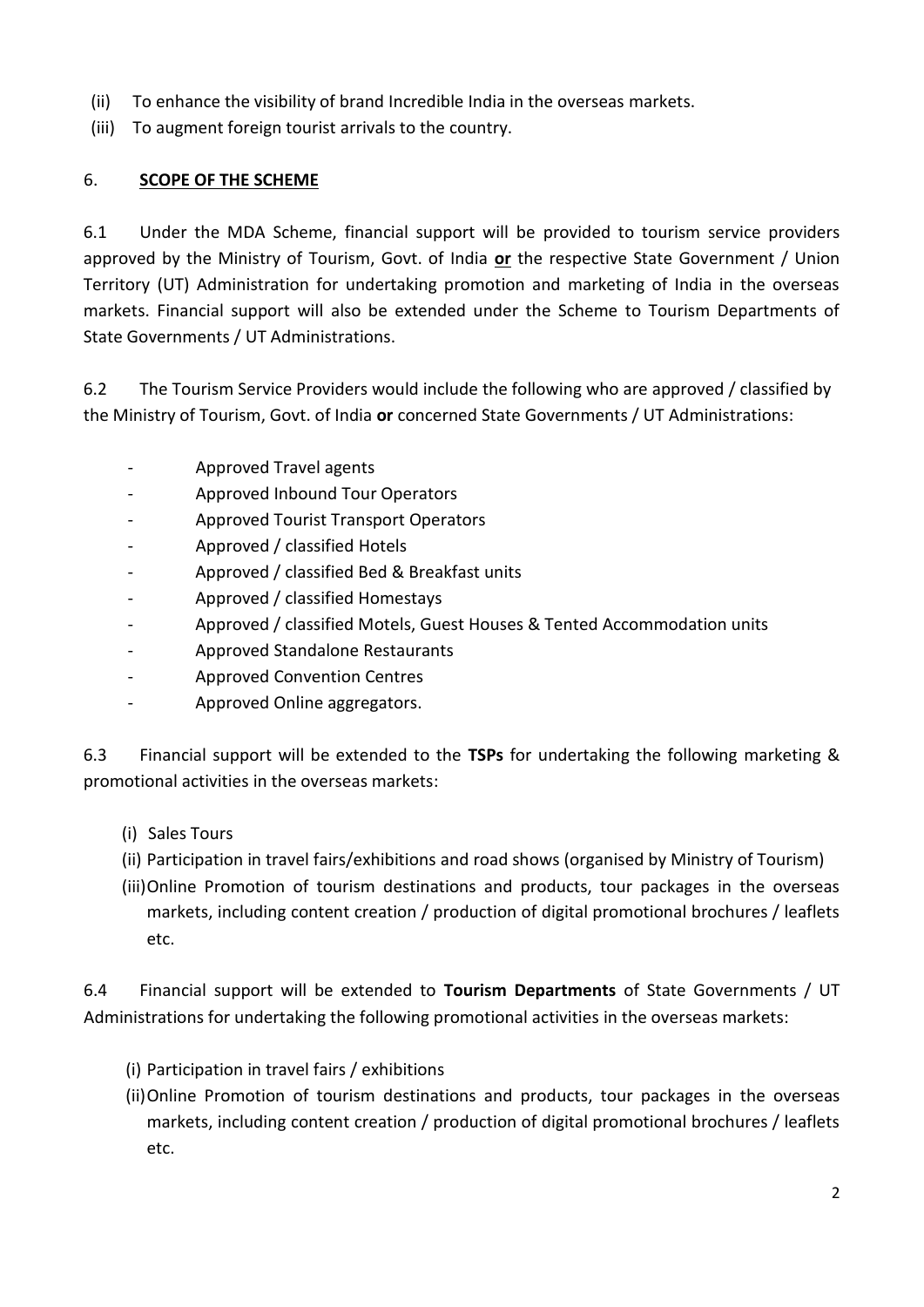## **7. ELIGIBILITY CONDITIONS**

- (i) The Tourism Service Providers must be approved by the Ministry of Tourism, Government of India, **or** by the concerned State / Union Territory Tourism Department.
- (ii) The approved Tourism Service Providers with Foreign Exchange Earnings above Rs. 2.00 Cr., up to a maximum of **Rs. 25.00 Crore.** in any one year of the preceding two (2) years i.e. 2018-19 **or** 2019-20, to be eligible for financial support under the MDA scheme.
- (iii) Tourism Departments of State Governments / UT Administrations are also eligible to avail benefits under the Scheme. However, the above eligibility conditions are **NOT** applicable to them.

## 8. **EXTENT OF FINANCIAL SUPPORT PERMISSIBLE**

## 8.1 **For Tourism Service Providers**

Financial support for Study Tours, participation in travel shows / exhibitions/ Road Shows (organized by the Ministry of Tourism) in the overseas markets would be extended as per following details, subject to an **overall ceiling of Rs. 3.50 Lakh per case / tour:**

| Sr. No. | <b>Particulars</b>                                             | <b>Extent of Support</b>   |
|---------|----------------------------------------------------------------|----------------------------|
| i.      | Economy class air fare for travel between India to another     | 90%                        |
|         | country and from there to a group of countries by air /        |                            |
|         | rail.                                                          |                            |
| ii.     | Cost of built up / furnished stall, electricity and water      | 90%                        |
|         | charges, participation fee, etc., at travel fair / exhibitions |                            |
|         | held overseas.                                                 |                            |
| iii.    | Lodging expenses on overseas tour                              | Max. 5 nights with an      |
|         |                                                                | upper ceiling of room rate |
|         |                                                                | at Rs. 10,000/- per night. |

# 8.2 **For Tourism Departments of State Governments / UT Administrations**

Financial support for participation in travel shows / exhibitions / in the overseas markets would be extended as per following details:

| Sr. No. | <b>Particulars</b>                                                                        | <b>Extent of Support</b>          |
|---------|-------------------------------------------------------------------------------------------|-----------------------------------|
| Ι.      | Cost of built up / furnished stall, electricity and water                                 | Overall ceiling of Rs. 3.50 Lakh. |
|         | charges, participation fee, etc., at travel fair /                                        |                                   |
|         | exhibitions held overseas.                                                                |                                   |
| ii.     | Since, the representatives of State Govts and UTs are provided TA/DA by the States/UTs,   |                                   |
|         | the provisions of financial assistance towards international air fare and lodging are not |                                   |
|         | applicable to them.                                                                       |                                   |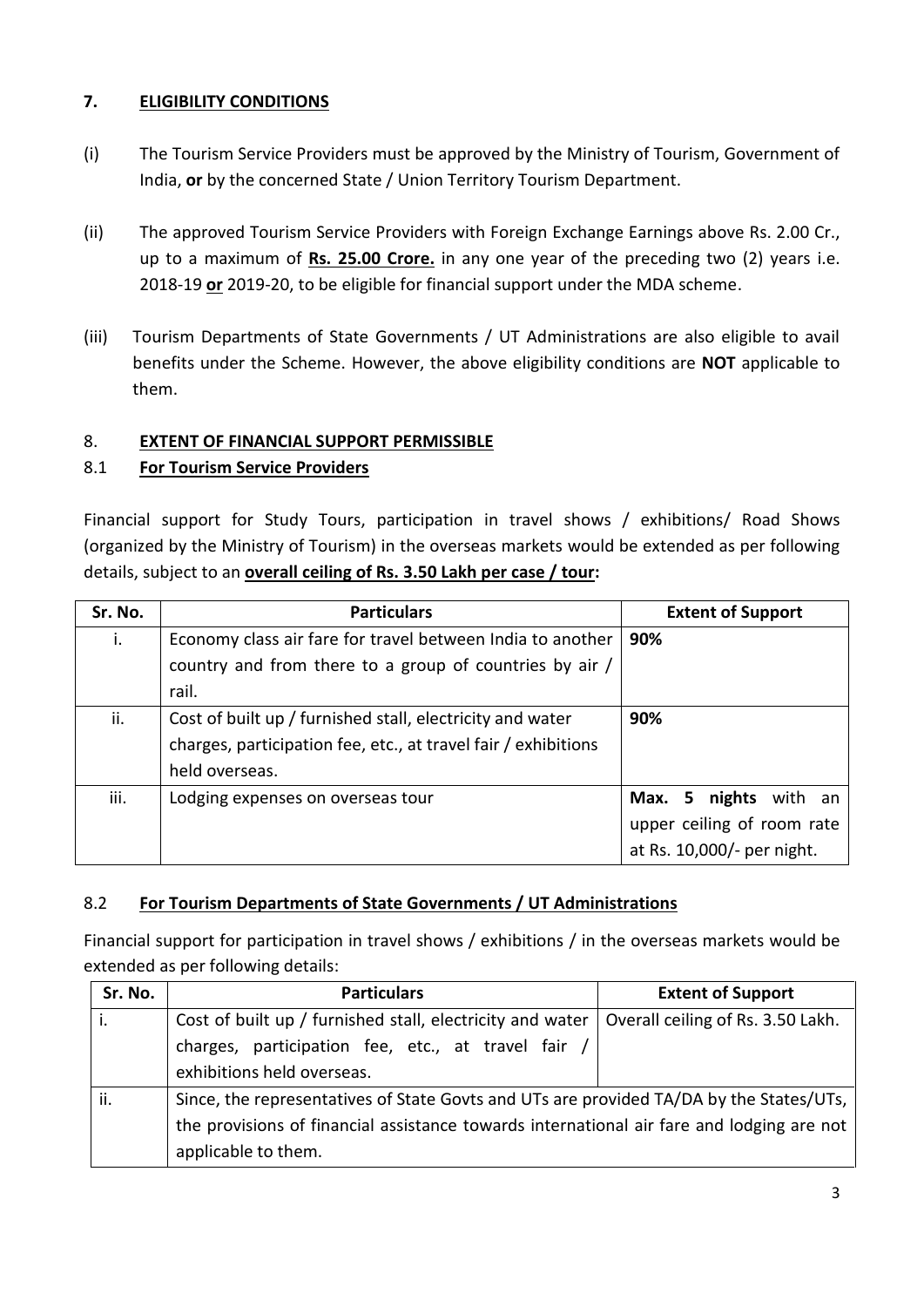# 8.3 **For Tourism Service Providers /Tourism Departments of State Governments / UT Administrations**

Financial support would be extended for Online Promotion of tourism destinations and products, tour packages in the overseas markets, including content creation / production of digital promotional brochures / leaflets etc. @ 50% of the total cost with an upper ceiling of Rs. 1.00 lakh/ once in a financial year, subject to actuals.

## 9. **Number of Applications Permissible**

- 9.1 For Tourism Service Providers/Tourism Departments of State Governments / UT Administrations
	- (i) Financial support under the MDA Scheme will be provided for a maximum of **three (03) tours in one financial year**.
	- (ii) Financial support for Online Promotions including digital content creation, and production of digital brochures will be provided **once** in a financial year.

## 10. **Terms & Conditions**

- 10.1 Tour to single country or a group of countries shall be for a minimum of two-nights stay abroad excluding journey period.
- 10.2 The assistance shall be permissible to only one person for each tour undertaken i.e. CEO / Managing Director / Director / Managing Partner / Proprietor of the company / organization / Regular Employee. In the case of State Govt./UT Administration, the assistance shall be permissible to only one official for each tour undertaken.
- 10.3 In order to avail the benefit under the scheme, **Prior Approval** of the Ministry of Tourism is mandatory for both TSPs as well as Tourism Department of States / UTs.
- 10.4 For reimbursement of air fare under the MDA Scheme, all tourism service providers shall travel only by Air India from India to stations abroad directly connected by Air India.
- 10.5 For travel from India to stations abroad, **NOT** directly connected by Air India, but are directly connected by other private airlines, travel by shorter route would be permissible on economy class only.
- 10.6 Tickets should be booked directly from Air India or from their online portal. In the case of travel by other private airlines for those sectors where Air India is not available, tickets should be booked directly from the online portal of the private airline or directly through the office of the private airline and not through an agency.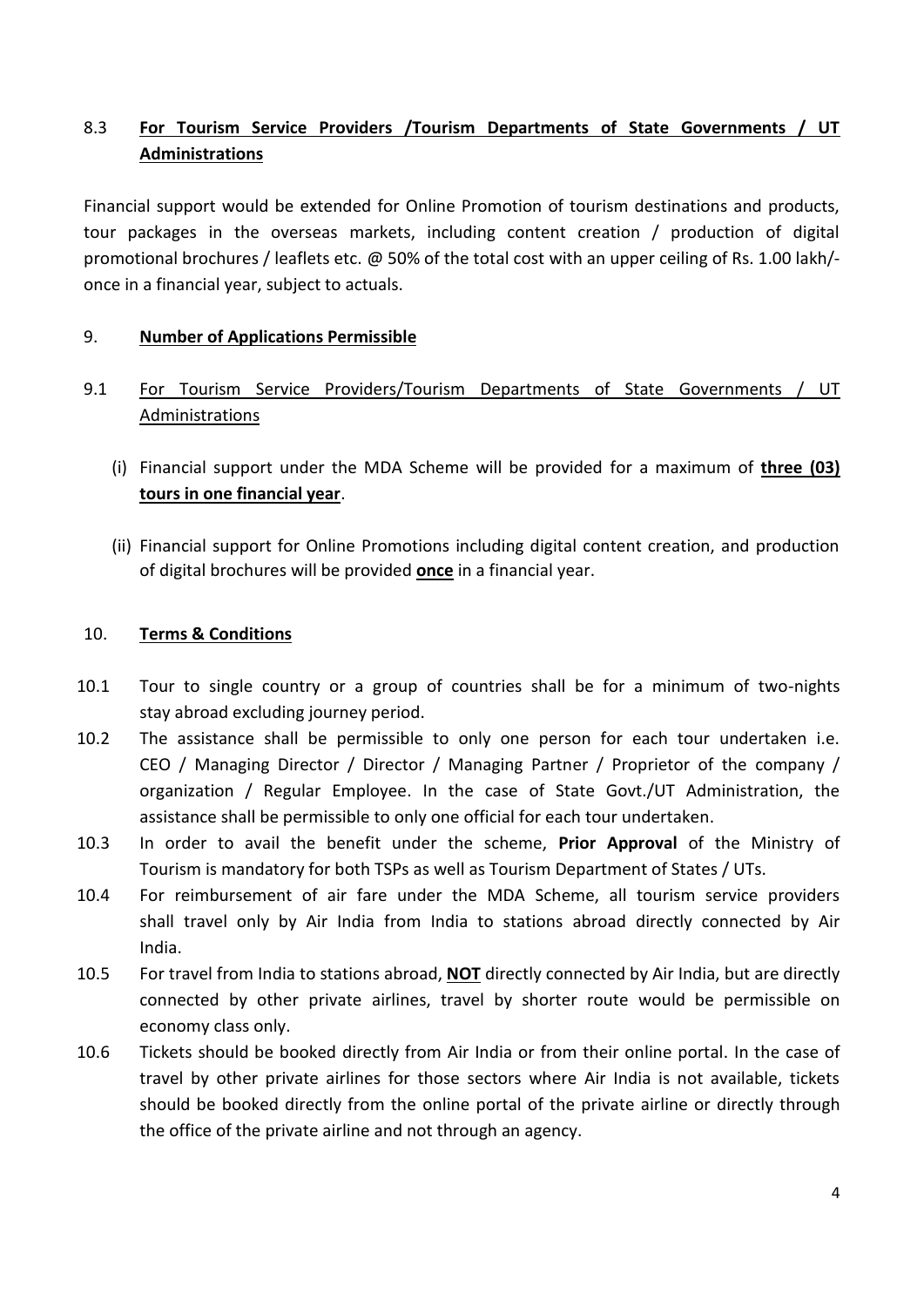- 10.7 The TSP shall not be under investigation or charged/ prosecuted/debarred/black listed by Ministry of Tourism, Govt. of India or any other Government Agency.
- 10.8 The TSP should not have claimed/received any financial assistance for the Promotional Activity for which reimbursement is being claimed, from the Central / State Government or any Government Agency.
- 10.9 Details of financial assistance availed during the last three years including the current year, from the Ministry of Tourism or any Government agency, should be furnished.
- 10.10 The claim for financial assistance must be submitted within 45 days from the date of return to India. Claim received after 45 days of return to India, or wherein the deficiencies in the claim as intimated are not fully completed within 45 days from the date of information/documents sought, will be rejected.
- 10.11 Financial support under the Scheme would be subject to availability of budget during the year under the MDA Scheme.
- 10.12 In case of more applications, priority would be given to those service providers who have not availed financial assistance in the past, under the MDA Scheme.
- 10.13 **Incomplete applications are liable for rejection.**

### 11. **PROCEDURE FOR SUBMITTING APPLICATIONS**

### 11.1 **Prior Approval**

- (i) The eligible TSP/SG/UT shall obtain Prior Approval of the Ministry of Tourism, Government of India, before undertaking tour overseas.
- (ii) The application as at Annexure-I for Prior Approval, shall be submitted to the Assistant Director General (Overseas Marketing), Government of India, Ministry of Tourism, on email: [mda-tourism@gov.in](mailto:mda-tourism@gov.in) at least 21 days in advance prior to undertaking tour.
- (iii) Prior Approval shall be granted subject to receipt of application complete in all respect.
- (iv) The Ministry of Tourism is currently in the process of developing an online system for receiving, processing and disposing of applications for Prior Approval / MDA claims. Once the system is in place, all applications will have to be submitted on the online platform only.

### 11.2 **Documents required for obtaining Prior Approval:**

- i. Self-certified copy of proof of approval of the company by Ministry of Tourism or by the State Government/UT Administration
- ii. Declaration / Undertaking with official seal, date and on letter head of the company to the effect that the claimant is not under any investigation and/or has not been charged/prosecuted/debarred/ blacklisted by the Ministry of Tourism, Govt. of India/ Dept. of Tourism State Govt./UT Administration or any other Government agency.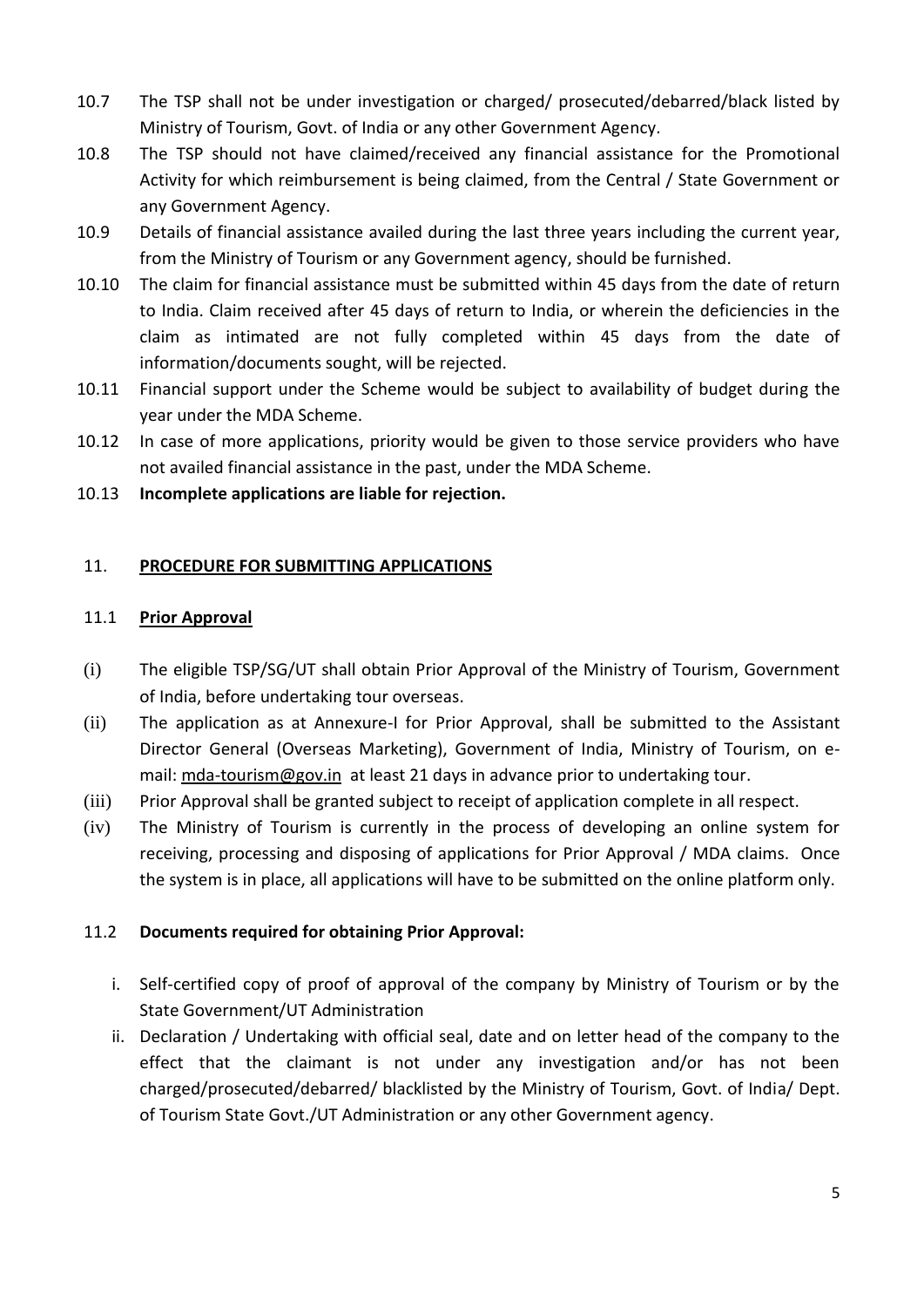- iii. Certificate of Foreign Exchange Earnings duly certified by Chartered Accountant as per details given at para 7 (ii) of the guidelines. The Certificate must also indicate the membership number of the Chartered Accountant.
- iv. Item Nos. (i), (ii) & (iii) above are not applicable for the Tourism Department of States / UTs. However, a copy of approval of the competent authority for undertaking official tour of overseas to be submitted.

**Note:** Conveying Prior Approval will not ensure financial support under the Scheme. The same will be based on submission of claims complete in all respects by the applicant company and subject to availability of funds.

## 11.3 **Claim for Re-imbursement**

After undertaking the tourism promotional activity/tour abroad for which Prior Approval had been accorded by the Ministry of Tourism, the Tourism Service Provider / State Govt./ UT Administration will submit the application for re-imbursement/claim, in the prescribed / applicable formats placed at Annexures – II, III & IV to the Assistant Director General (Overseas Marketing), Ministry of Tourism, Govt. of India, Transport Bhawan, 1, Parliament Street, New Delhi 110 001 on email [mda](mailto:mda-tourism@nic.in)[tourism@nic.in](mailto:mda-tourism@nic.in) positively **within a period of 45 days** of completion of the activity. Submission of claims in physical form will not be accepted. All documents submitted should be in pdf format only.

## **A**. **Documents required while submitting MDA claims to the Ministry of Tourism:**

The claim must be submitted positively within 45 days of return to India, along with the following documents:

- i. Details of financial assistance availed during the last three years under the MDA Scheme, from the Government including Ministry of Commerce/FIEO & Ministry of Tourism.
- ii. Air ticket(s) for journeys performed along with Boarding Pass for each sector **OR** first page of the passport along with pages containing immigration stamps (entry/exit)
- iii. Tour Report in max. 250 words indicating the details of the activity participated / undertaken, outcome of the activity participated/undertaken (format at Annexure IV).
- iv. Original receipts/bank advice, etc., as proof of payments made for air tickets / booth / participation fee/ hotel accommodation, as the case may be, for which reimbursement is being claimed.

### **12. Formats:**

- i. Application Form for obtaining Prior Approval under MDA Scheme for Sales Tour/Participation in Travel Fairs & exhibitions/Road Shows for promoting Indian tourism destinations and products – **Annexure I**.
- ii. Format for declaration from the TSP that the Company is not under investigation/ charged/ prosecuted/ debarred/blacklisted by the Ministry of Tourism, Government of India or any other Government Agency; and that they have not claimed/received any financial assistance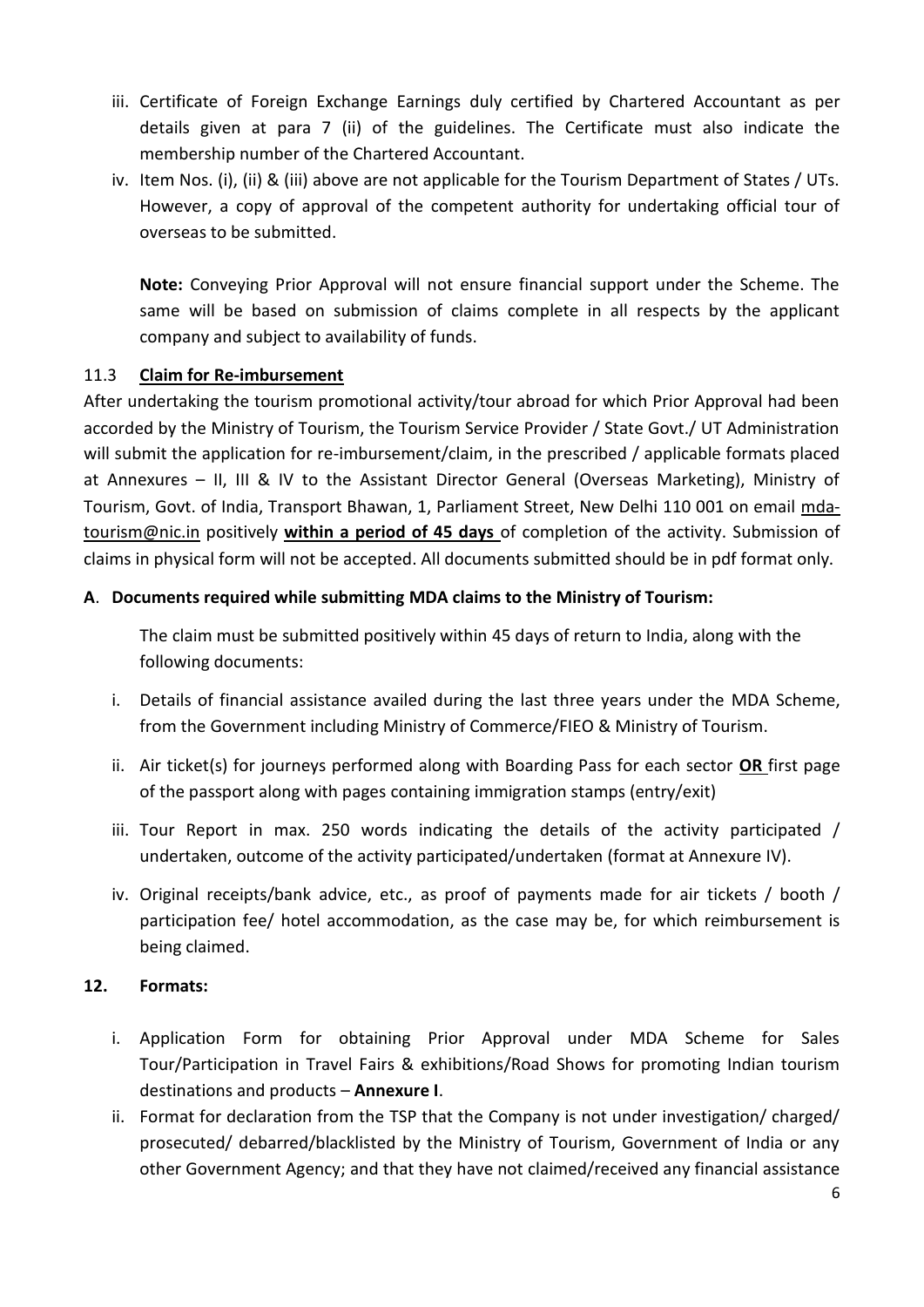for the instant Sales tour/Travel fair/exhibition /Road Show (as applicable) from any Government Department/agency including the Ministry of Tourism (Not applicable for Tourism Departments of State Governments/UT Administrations) - **Annexure II.**

- iii. Format for claim of MDA for Sales Tours/Participation in Travel Fairs & exhibitions/Road Shows – **Annexure III.**
- iv. **Format for Tour Report –Annexure – IV.**
- **13.** These revised MDA Scheme guidelines are in supersession to the guidelines issued earlier.
- 14. These Revised Guidelines will be effective from 01/01/2021 and would be valid for a-period of two (02) years only subject to continuation of the OPP Scheme of the Ministry of Tourism.

\*\*\*\*\*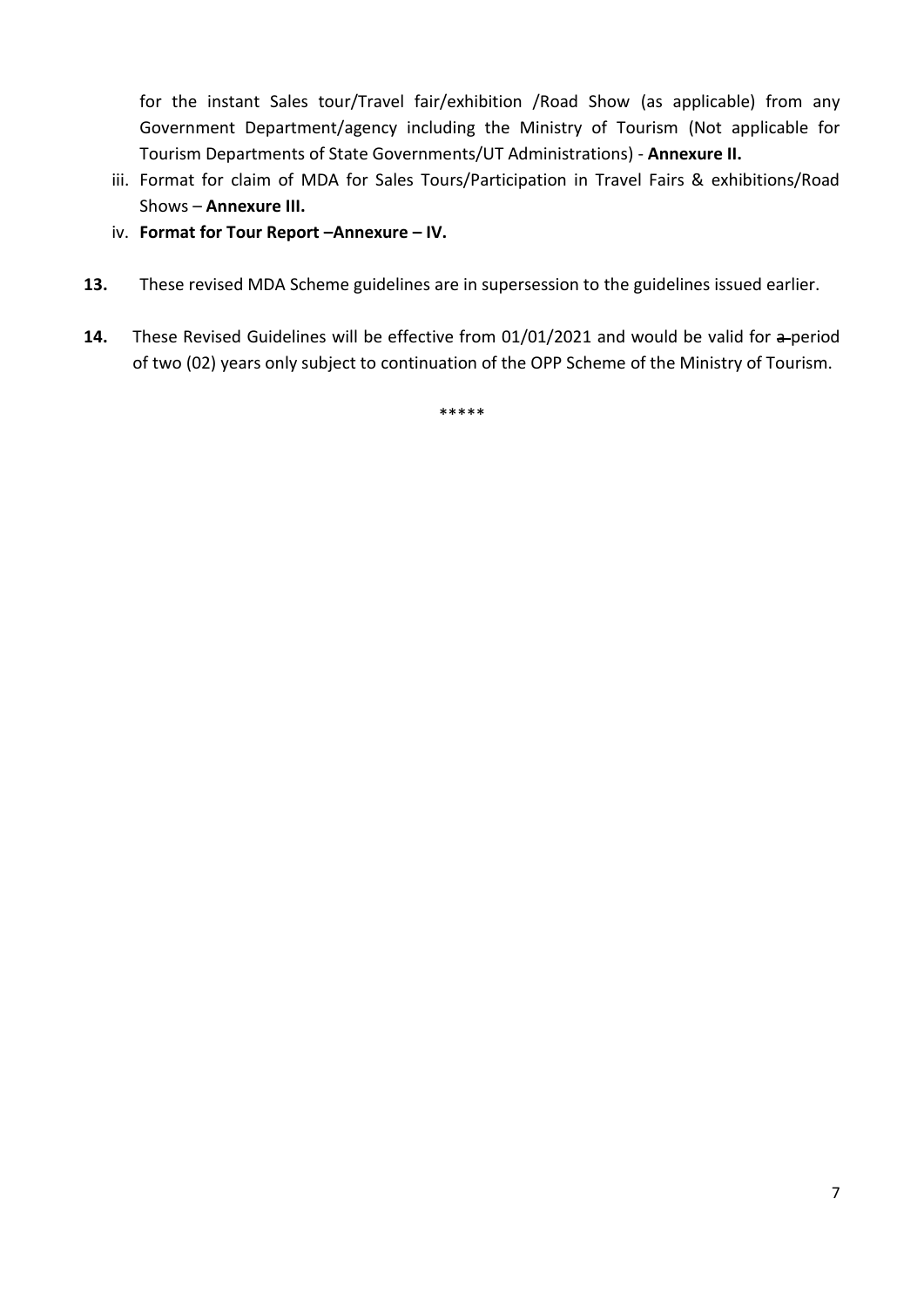### **Annexure I**

**Application Form for obtaining Prior Approval for Marketing Development Assistance for Sales Tours/Participation in Travel Fairs & Exhibitions / Road Shows / Online Promotion of tourism destinations and products in the overseas markets, including content creation / production of digital promotional brochures / leaflets**

| $\mathbf{I}$ | Sales Tour/participation in travel fairs & exhibitions/Road Shows/ Online Promotion of    |  |
|--------------|-------------------------------------------------------------------------------------------|--|
|              | tourism destinations and products in the overseas markets, including content creation $/$ |  |
|              | production of digital promotional brochures / leaflets                                    |  |
| i.           | Name of the applicant Tourism Service Provider /                                          |  |
|              | Tourism<br>Department<br>of<br>Govt./UT<br><b>State</b>                                   |  |
|              | Administration with:                                                                      |  |
|              |                                                                                           |  |
|              | <b>Full address</b>                                                                       |  |
|              | Mobile number                                                                             |  |
|              | Telephone number                                                                          |  |
|              | Email ID                                                                                  |  |
| ii.          | Name and designation of the person undertaking                                            |  |
|              | the tour                                                                                  |  |
| iii.         | Category under which the promotional activity is                                          |  |
|              | proposed to be undertaken:                                                                |  |
|              |                                                                                           |  |
|              | (categories are Sales Tour, participation in travel                                       |  |
|              | fairs & exhibitions/Road Shows/ Online promotion                                          |  |
|              | of tourism destinations and products in the                                               |  |
|              | overseas markets, including content creation                                              |  |
|              | production of digital promotional brochures /                                             |  |
|              | leaflets)                                                                                 |  |
| iv.          | Name of the travel fair & exhibition/Road Show                                            |  |
|              | proposed to be participated or countries to be                                            |  |
|              | visited for Sales Tour OR<br>Online promotion /                                           |  |
|              | production of digital brochure/leaflets proposed to                                       |  |
|              | be undertaken with dates                                                                  |  |
| ٧.           | Name/s of the countries to be visited along with                                          |  |
|              | date of departure from India and date of arrival                                          |  |
|              | in India                                                                                  |  |
| vi.          | Certificate of approval of the Tourism Service                                            |  |
|              | Provider by Ministry of Tourism OR by the Dept.                                           |  |
|              | of Tourism State Govt./UT Administration (attach                                          |  |
|              | copy of approval letter)                                                                  |  |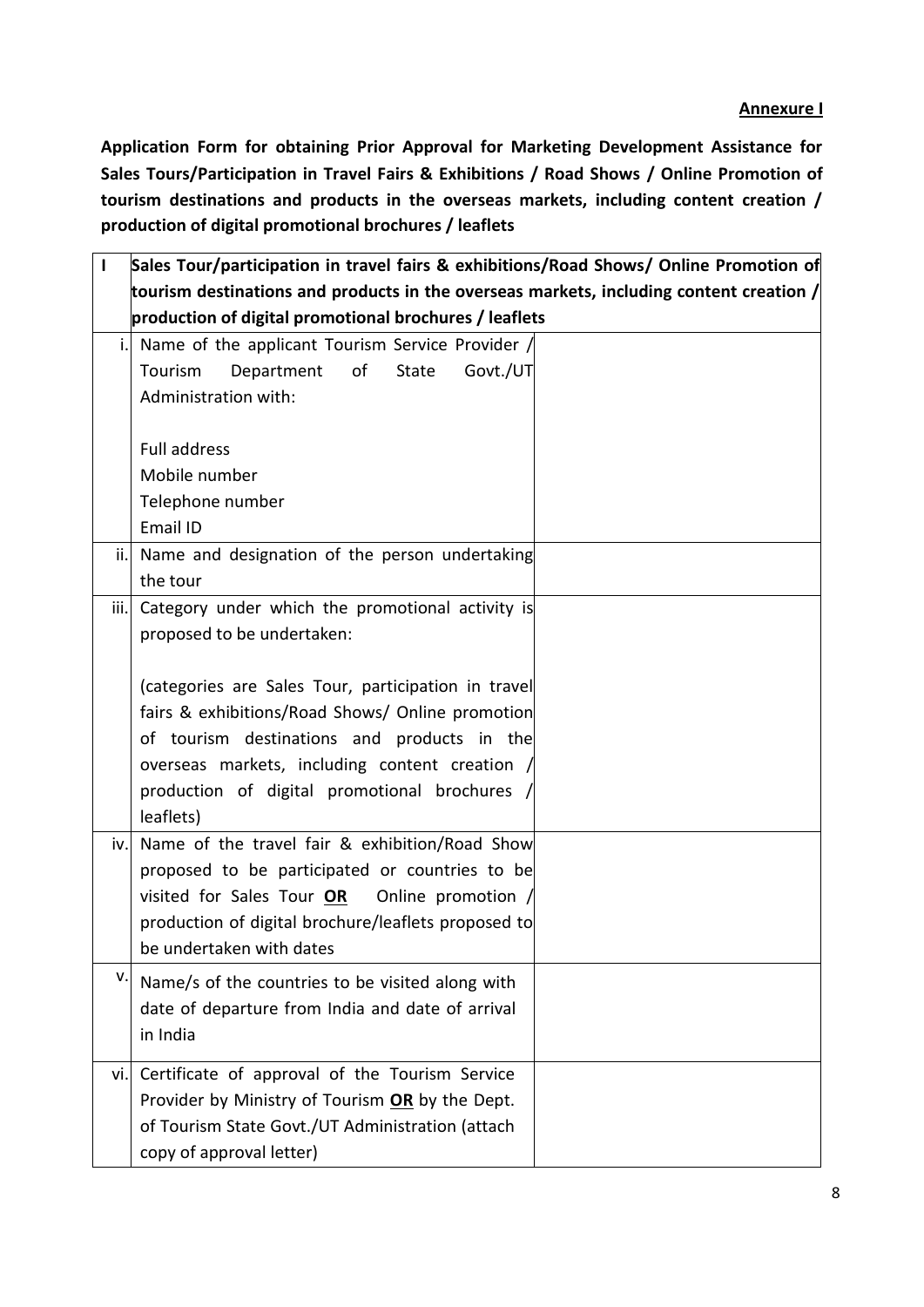|       | For State Govts. / UTs, a copy of the approval of  |  |
|-------|----------------------------------------------------|--|
|       | the competent authority for undertaking official   |  |
|       | tour to be submitted.                              |  |
| vii.  | Certificate of Foreign Exchange Earnings during    |  |
|       | the preceding financial year, duly certified by    |  |
|       | Chartered Accountant. The certificate<br>must      |  |
|       | indicate the Membership Number)                    |  |
|       |                                                    |  |
|       | (Not applicable for Tourism Departments of State   |  |
|       | Govts./UT Administrations)                         |  |
| viii. | Details of the financial assistance availed in the |  |
|       | last financial year under the MDA Scheme:          |  |
|       |                                                    |  |
|       | a) Name of countries visited/exhibitions/ road     |  |
|       | shows participated                                 |  |
|       | b) Name of the Person                              |  |
|       | c) Dates                                           |  |
|       | d) MDA amount received                             |  |
| ΙΙ.   | <b>Online Promotion</b>                            |  |
|       | Details of the Online Promotion of tourism         |  |
|       | destinations and products, tour packages in the    |  |
|       | overseas markets, including content creation /     |  |
|       | production of digital promotional brochures /      |  |
|       | leaflets along with proposed date and duration.    |  |

Name of the Authorized signatory

| Agency __________________________    |
|--------------------------------------|
| Full address: ---------------------- |
| Mobile No.: ----------------------   |
| Telephone No.: ------------------    |
| Email ID: -------------------------- |
|                                      |

Place:

Date:

Office Seal of Company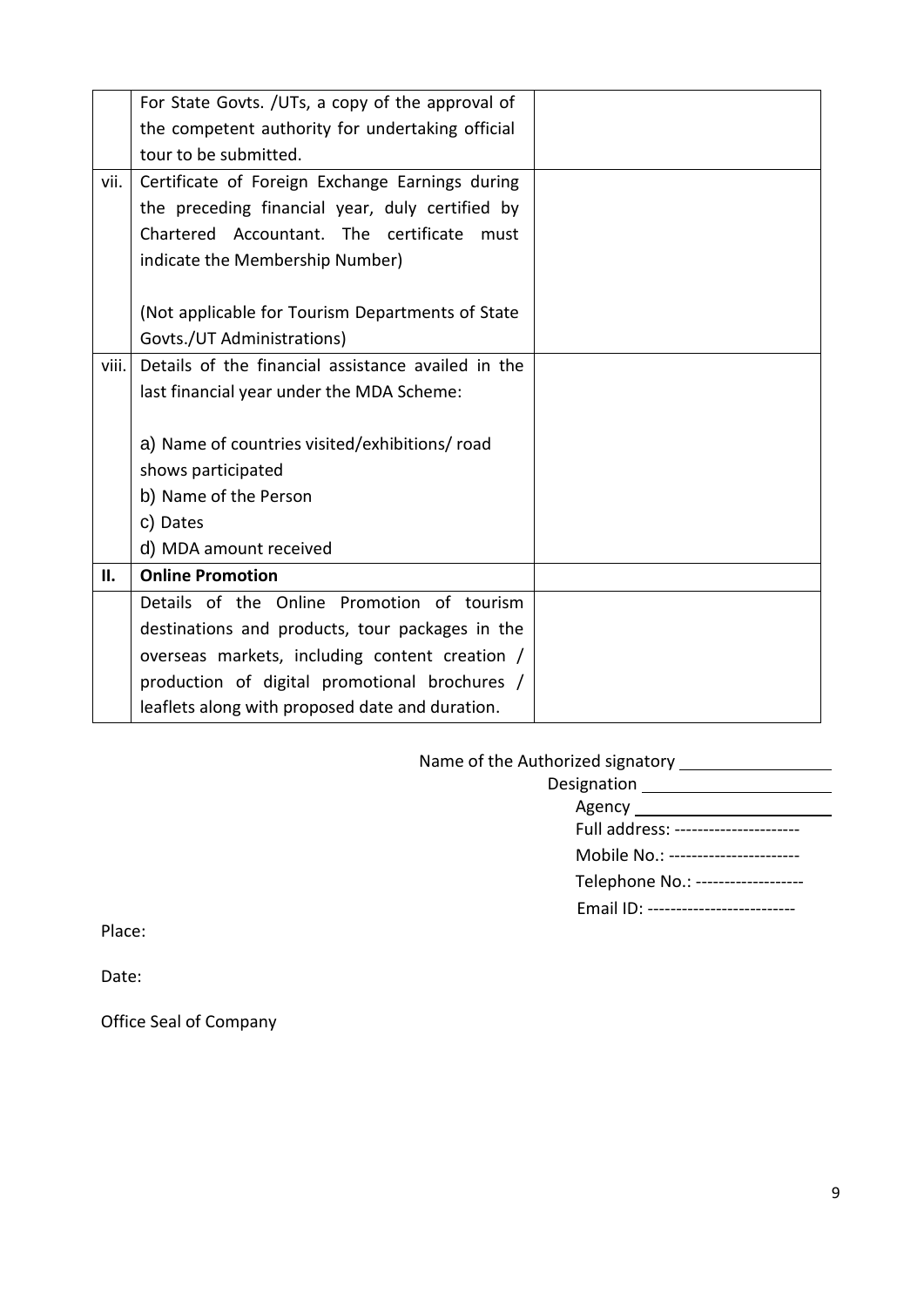### **Annexure II**

#### **Declaration**

(To be furnished on company letterhead by the Tourism Service Provider)

- (1). I hereby declare that the company / agency M/s………………(name and city to be given) is not under investigation/ charged/ prosecuted/ Debarred/ blacklisted by the Ministry of Tourism, Government of India or any other Government Agency.
- (2). I hereby declare that I have not claimed/received any financial assistance for the current Sales Tour / Travel Fair/Exhibition / Road Show /Online Promotion of tourism destinations and products, tour packages in the overseas markets, including content creation / production of digital promotional brochures / leaflets for promoting Indian tourism destinations and products (as applicable) from any Government Department/agency including the Ministry of Tourism.
- (3). I solemnly declare that the particulars given in my application are correct. I bind myself and the company accountable and responsible for any incorrect information given in the above statement and shall immediately refund the amount received on the basis of wrong information provided in the above statement.

Name of the Authorized signatory

**Designation** 

| Agency                               |
|--------------------------------------|
| Full address: ---------------------- |
| Mobile No.: ----------------------   |
| Telephone No.: ------------------    |
| Email ID: ------------------------   |

Place:

Date:

Office Seal of Company: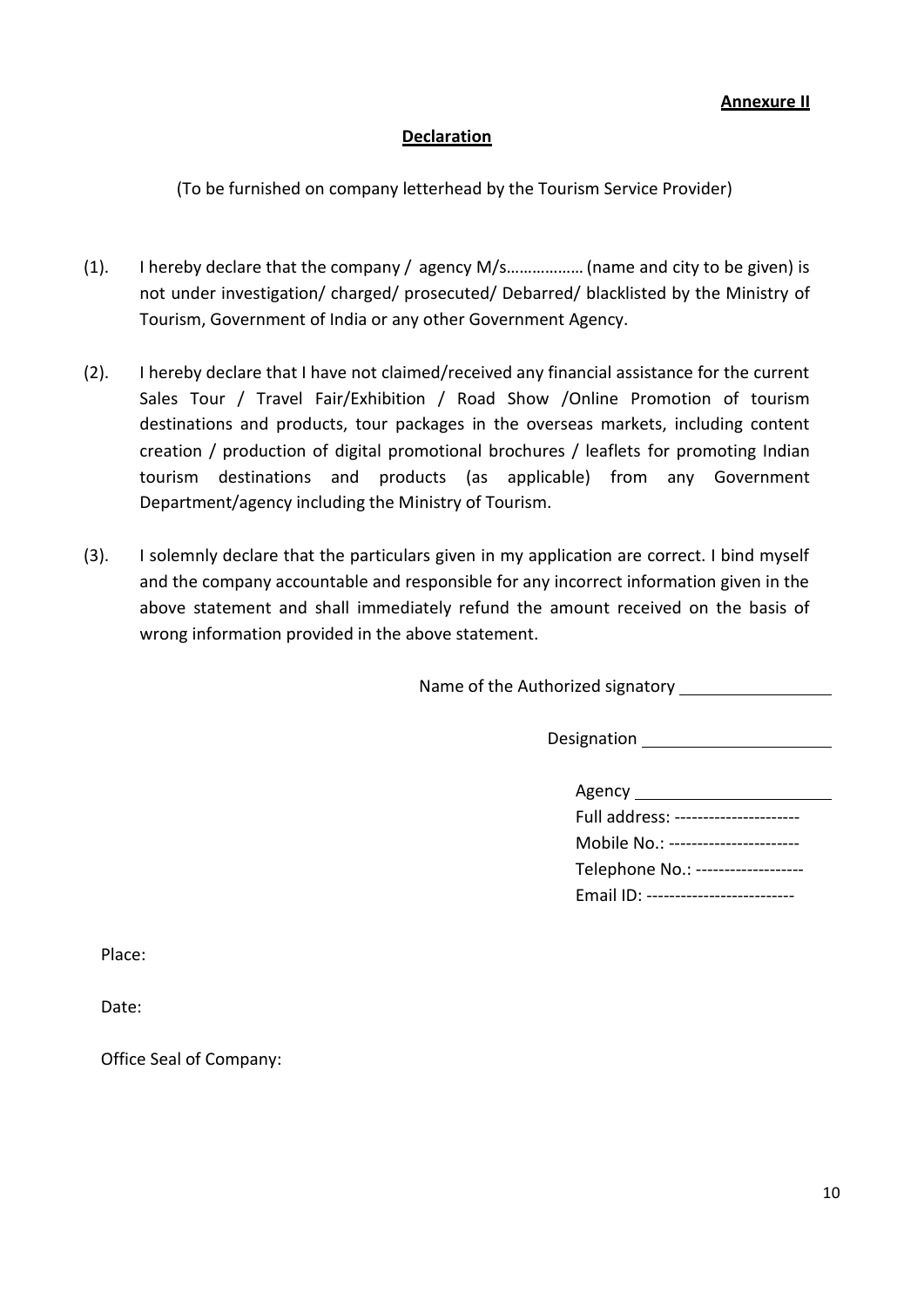#### **Annexure-III**

**Claim Form for Marketing Development Assistance for Sales Tours / Participation in Travel Fairs & Exhibitions / Road Shows / Online Promotion of tourism destinations and products in the overseas markets, including content creation / production of digital promotional brochures / leaflets**

| Sr.  | <b>Particulars</b>                                                                                                                                                                                                                                                                                                                                                                                                                                                       | <b>Details</b> |
|------|--------------------------------------------------------------------------------------------------------------------------------------------------------------------------------------------------------------------------------------------------------------------------------------------------------------------------------------------------------------------------------------------------------------------------------------------------------------------------|----------------|
| No.  |                                                                                                                                                                                                                                                                                                                                                                                                                                                                          |                |
| (1). | of<br>Service<br>Name<br>the<br>applicant<br>Tourism<br>Provider/Dept.<br>Govt./UT<br>Tourism<br>οf<br>State<br>Administration with:                                                                                                                                                                                                                                                                                                                                     |                |
|      | <b>Full address</b><br>Mobile number<br>Telephone number<br>Email ID                                                                                                                                                                                                                                                                                                                                                                                                     |                |
| (2). | Name and designation of the Person who travelled<br>abroad                                                                                                                                                                                                                                                                                                                                                                                                               |                |
| (3). | Whether Prior Approval for the tour was obtained<br>from the Ministry of Tourism (Attach copy of Prior<br>Approval)                                                                                                                                                                                                                                                                                                                                                      |                |
| (4). | Category under which claim is submitted (i.e. Sales<br>Tour/Travel Fair/Exhibition/Road Show / Online<br>promotion including content creation/production of<br>digital brochure                                                                                                                                                                                                                                                                                          |                |
| (5). | Name of the Country(ies) / Sectors visited during<br>the current visit                                                                                                                                                                                                                                                                                                                                                                                                   |                |
| (6). | Name of the Travel Fair/ Exhibition/Road Show/<br>participated in along with country, dates/duration of<br>stay abroad                                                                                                                                                                                                                                                                                                                                                   |                |
| (7). | Date of departure from India and return to India                                                                                                                                                                                                                                                                                                                                                                                                                         |                |
| (8). | Sector-wise details of journeys undertaken:<br>(i). Airline on which travelled along with Flight No.<br>(ii). Class in which travelled<br>(iii). Air ticket with boarding pass for each sector<br>travelled OR copy of first page of passport along with<br>pages containing immigration stamps for exit/entry<br>(iv). Actual expenditure incurred on return airfare by<br>economy class<br>(Attach receipt/document in evidence of payment<br>made for the air ticket) |                |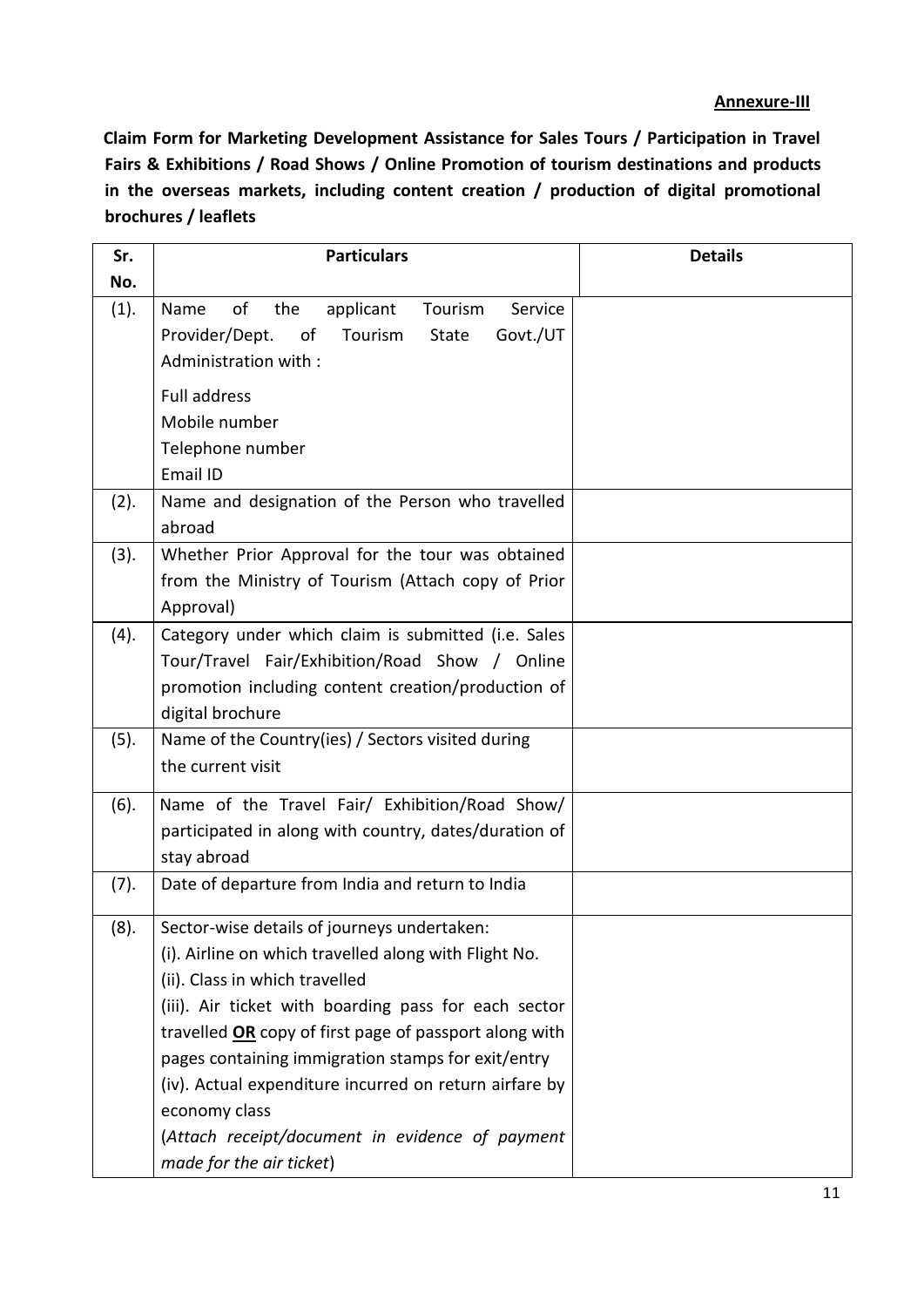|        | (v). Actual expenditure incurred on stall, decoration,                                   |  |
|--------|------------------------------------------------------------------------------------------|--|
|        | water, electricity and participation fee in respect of                                   |  |
|        | participation in travel fair/exhibition/road show.                                       |  |
|        | (Attach original voucher/ bank advice/receipt, etc. as                                   |  |
|        | proof of payment)                                                                        |  |
|        | (vi). Actual expenditure on hotel accommodation                                          |  |
|        | (Attach original voucher/ bank advice / receipt, etc.                                    |  |
|        | as proof of payment)                                                                     |  |
| (9).   | $\mathsf{of}$<br>of<br><b>Details</b><br>Number<br>claims                                |  |
|        | already submitted during the current financial year                                      |  |
| П.     | Online Promotion of tourism destinations and products in the overseas markets, including |  |
|        | content creation / production of digital promotional brochures / leaflets                |  |
|        | Details of the Online Promotion of tourism                                               |  |
| (i).   | destinations and products, tour packages in the                                          |  |
|        | overseas markets, including content creation /                                           |  |
|        | production of digital promotional brochures /                                            |  |
|        | leaflets along with duration                                                             |  |
| (ii).  | Snap shot of the content created for online                                              |  |
|        | promotion / copy of the digital brochure along with                                      |  |
|        | date when the same was created/produced.                                                 |  |
|        | In case of digital brochure, copy of digital brochure                                    |  |
|        | indicating date of production.                                                           |  |
| (iii). | Actual<br>expenditure<br>incurred<br>the<br>Online<br>on                                 |  |
|        | Promotion of tourism destinations and products,                                          |  |
|        | tour packages in the overseas markets, including                                         |  |
|        | content<br>creation<br>production<br>of<br>$\sqrt{2}$<br>digital                         |  |
|        | promotional brochures / leaflets (Attach third party                                     |  |
|        | invoice/ proof of payment made to the online                                             |  |
|        | agency)                                                                                  |  |
| Ш.     | Total amount (i.e. Sr. Nos. I + II + III)                                                |  |

Name of the Authorized signatory:

| Designation:                          |
|---------------------------------------|
| Agency: ________________              |
| Full address: ----------------------  |
| Mobile No.: ----------------------    |
| Telephone No.: -------------------    |
| Email ID: --------------------------- |

Place:

Date:

Office Seal of Company: